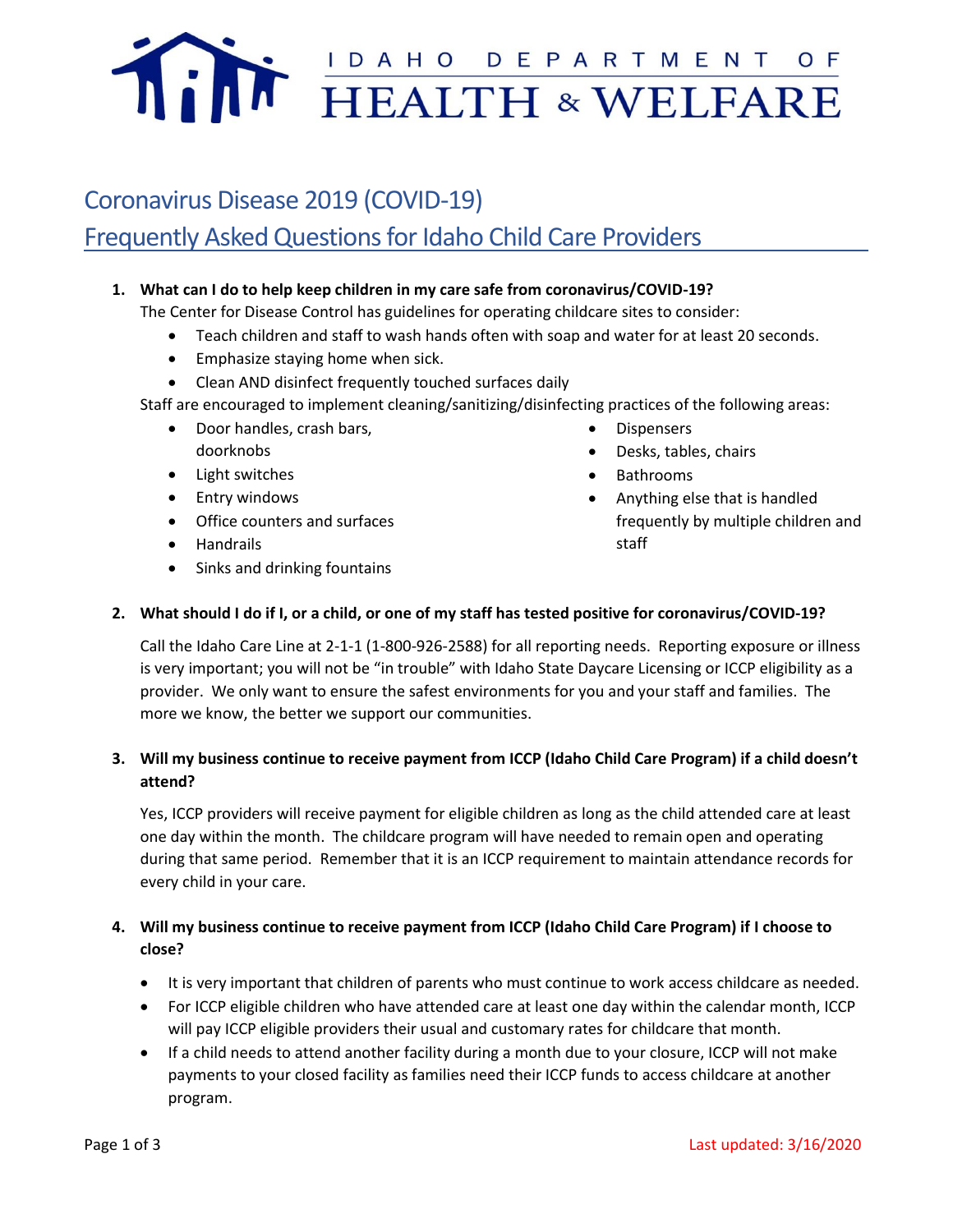- If a business is closed for more than one calendar month, please contact the Idaho Child Care Program Specialist to discuss ICCP payment extensions.
- If you are considering closing your business, please contact the State Licensing or ICCP Program Specialist for resources and information that may help.

### **5. What will happen if an ICCP family was in their reevaluation month for ICCP?**

The Idaho Department of Health and Welfare (IDHW) plans to continue services for children who are currently eligible for the Idaho Child Care Program (ICCP). Reevaluations may be extended to ensure continuity of care for children and consistent access to childcare for families needing to work.

# **6. I have an ICCP eligible family whose qualifying activity is attending college. I heard that some universities just moved all their classes online for the rest of the semester. I know that online college courses are not a qualifying activity, will their ICCP benefits end?**

No. Students who became eligible for ICCP due to attending in-person undergraduate classes, will not lose eligibility if some or all of their course work is moved online for this current semester or trimester.

#### **7. Do I have to collect copays from ICCP families?**

At this time, the collection of ICCP copays from families can be your choice as a business. We know that you need those funds to sustain your business, but some of you may want to waive copayments for families. IDHW and ICCP will not consider failure to collect copays from families to be a program violation at this time. IDHW will reevaluate and communicate additional changes to this policy.

## **8. What if I want to take more children, or adjust ratios at my child care facility to help serve families in need?**

Providers seeking to adjust your program capacity, or ratios of adults to children, to serve more families should call 2-1-1 (1-800-926-2588) and ask to speak to the Child Care Licensing Program Specialist or ICCP Program Specialist. These IDHW staff people will be working in coordination with providers, health departments, and local officials to ensure access to childcare while maintaining health and safety for children.

# **9. We are business or community agency considering creating an "emergency childcare facility" to help our essential employees continue working while children are out-of-school, what should we do?**

Anyone considering creating childcare specifically to serve working families, should call 2-1-1 (1-800- 926-2588) and ask to speak to the Child Care Licensing Program Specialist or ICCP Program Specialist. These IDHW staff people will be working in coordination with providers, health departments, and local officials to ensure access to childcare while maintaining health and safety for children.

# **10. My business is running low on essential supplies and there are none currently available in my community. Can I stay open?**

Some supplies, such as hand soap, bleach/sanitizers, and toilet paper, are considered basic and essential to running a safe childcare facility. Your local stores and suppliers are working hard to keep these items in stock and available. We encourage you to exhaust all options prior to closing or reducing your